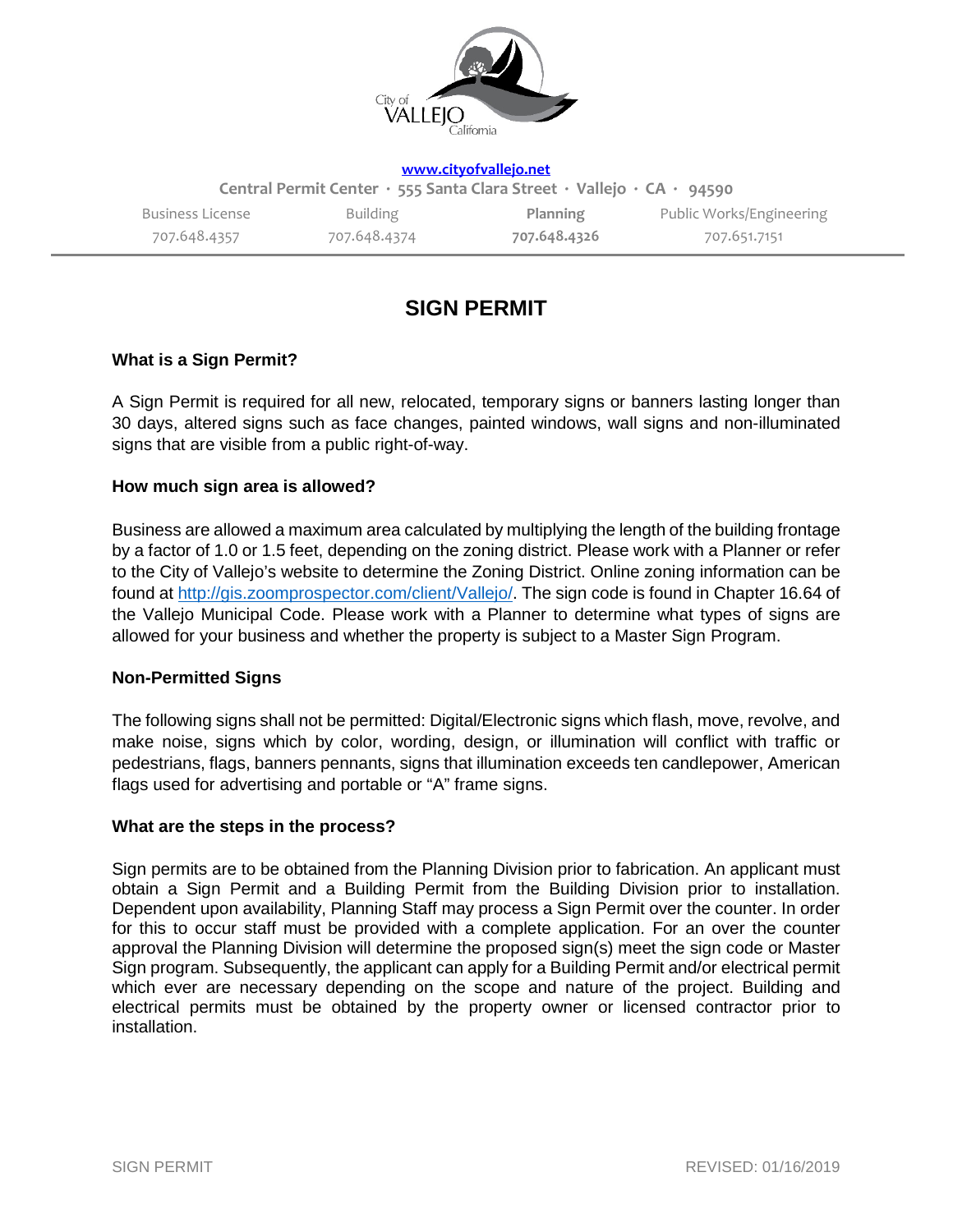## **What is required for plan submittal?**

The following items must be submitted for a complete application and for an over the counter approval. To ensure that all items are provided, please check off the box for each item that is shown. Incomplete applications will not be accepted.

## **I. PLANNING REQUIREMENTS**

#### **A. DEVELOPMENT PLAN SETS**

Completed application signed by the property owner and applicant with П full Planning fee \$

Three (3) full size sets, 11" x 17" or larger.

- $\Box$ One electronic submittal.
	- Color photographs showing the existing building and all existing signs on site.

## **B. COVER SHEET**

- $\Box$ Street address and assessor's parcel number.
- $\Box$ Name, address and phone number of property owner.
- $\Box$ Name, address and phone number of contractor.
- $\Box$ Vicinity map with north arrow, major cross streets and surrounding areas.
- $\Box$ Project description.
	- Table listing all plan sheets with sheet numbers and descriptions.
	- Table containing:
		- $\Box$ General Plan designation and Zoning district.
		- $\Box$ Linear feet of the building frontage.
		- $\Box$ Number of existing signs and square footage.
		- $\Box$ Number of signs to be removed and square footage.
		- П. Number of New Signs and Square Footage.

#### **C. SITE PLANS**

П  $\Box$ 

 $\Box$ 

П

- Scale of drawings,  $1" = 10'$  or larger.
- $\Box$ Outline and dimensions of all buildings related to the project.
- $\Box$ Location and size of existing signs.
- П Location and size of proposed signs.
	- For freestanding or projecting signs, property lines and setbacks should also be shown.